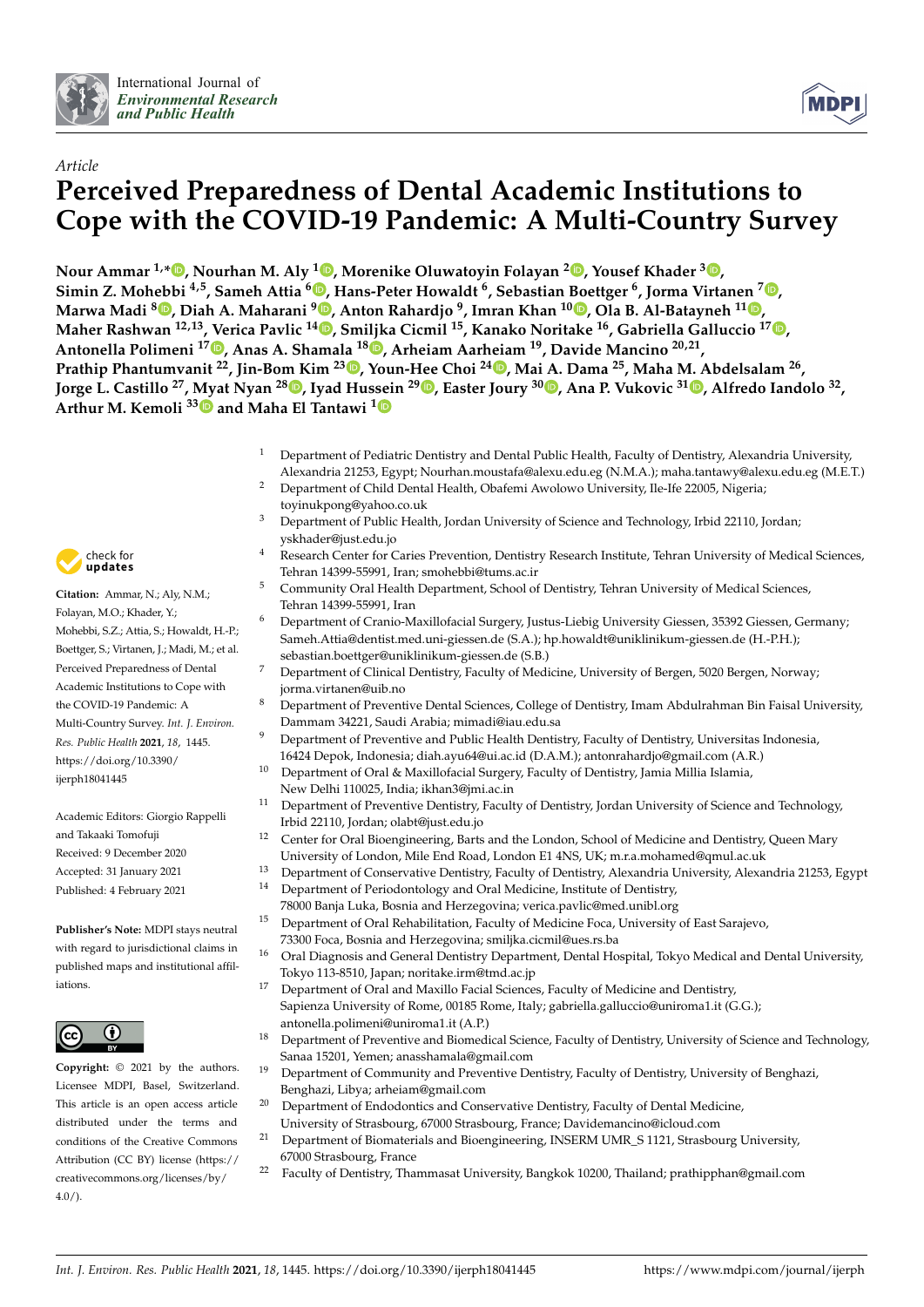- <sup>23</sup> Department of Preventive and Community Dentistry, School of Dentistry, Pusan National University, Yangsan 50612, Korea; jbomkim@pusan.ac.kr
- <sup>24</sup> Department of Preventive Dentistry, School of Dentistry, Kyungpook National University, Daegu 41940, Korea; cyh1001@knu.ac.kr
- <sup>25</sup> Orthodontics and Pediatric Dentistry Department, Faculty of Dentistry, Arab American University, Jenin 240, Zababdeh 13, Palestine; mai.dama@aaup.edu
- <sup>26</sup> Department of Biomedical Dental Sciences, College of Dentistry, Imam Abdulrahman Bin Faisal University, Dammam 34221, Saudi Arabia; mmabdelsalam@iau.edu.sa
- <sup>27</sup> Department of Dentistry for Children and Adolescents, Universidad Peruana Cayetano Heredia, Lima 15102, Peru; jorge.castillo@upch.pe
- <sup>28</sup> Department of Prosthodontics, University of Dental Medicine, Mandalay 05041, Myanmar; myatnyan@gmail.com
- <sup>29</sup> Department of Pediatric Dentistry, Mohammed Bin Rashid University of Medicine and Health Sciences, Dubai 800 MBRU (6278), United Arab Emirates; Iyad.Hussein@mbru.ac.ae
- <sup>30</sup> Centre for Dental Public Health and Primary Care, Institute of Dentistry, Barts and The London School of Medicine and Dentistry, Queen Mary University of London, London E1 2AD, UK; e.joury@qmul.ac.uk
- <sup>31</sup> Department of Pediatric and Preventive Dentistry, School of Dental Medicine, University of Belgrade, Beograd, 11000 Belgrade, Serbia; ana.vukovic@stomf.bg.ac.rs
- <sup>32</sup> Department of Endodontics, University of Salerno, 84080 Fisciano, Italy; iandoloalfredo@libero.it
- <sup>33</sup> Department of Paediatric Dentistry & Orthodontics, School of Dental Sciences, University of Nairobi, Nairobi 30197-00100, Kenya; musakulu@gmail.com
- **\*** Correspondence: nour.ammar@alexu.edu.eg; Tel.: +20-10-0964-7703

**Abstract:** Dental academic institutions are affected by COVID-19. We assessed the perceived COVID-19 preparedness of these institutions and the characteristics of institutions with greater perceived preparedness. An international cross-sectional survey of dental academics was conducted from March to August 2020 to assess academics' and institutional attributes, perceived preparedness, and availability of infection prevention and control (IPC) equipment. Principal component analysis (PCA) identified perceived preparedness components. Multilevel linear regression analysis assessed the association between perceived preparedness and fixed effect factors (academics' and institutions' attributes) with countries as random effect variable. Of the 1820 dental academics from 28 countries, 78.4% worked in public institutions and 75.2% reported temporary closure. PCA showed five components: clinic apparel, measures before and after patient care, institutional policies, and availability of IPC equipment. Significantly less perceived preparedness was reported in lower-middle income (LMICs) (B =  $-1.31$ ,  $p = 0.006$ ) and upper-middle income (UMICs) (B =  $-0.98$ ,  $p = 0.02$ ) countries than in high-income countries (HICs), in teaching only ( $B = -0.55$ ,  $p < 0.0001$ ) and in research only  $(B = -1.22, p = 0.003)$  than teaching and research institutions and in institutions receiving ≤100 patients daily than those receiving >100 patients ( $B = -0.38$ ,  $p < 0.0001$ ). More perceived preparedness was reported by academics with administrative roles (B = 0.59, *p* < 0.0001). Academics from low-income countries (LICs) and LMICs reported less availability of clinic apparel, IPC equipment, measures before patient care, and institutional policies but more measures during patient care. There was greater perceived preparedness in HICs and institutions with greater involvement in teaching, research, and patient care.

**Keywords:** COVID-19; academics; dental; surveys and questionnaires; pandemic; multilevel analysis; institution; preparedness

#### **1. Introduction**

In December 2019, the identification of a highly infectious respiratory disease in China raised international public health concerns. The COVID-19 disease was caused by the SARS-CoV-2 coronavirus and was declared a pandemic by the World Health Organization (WHO) on 11 March 2020 [\[1\]](#page-13-0). As of 1 October 2020, there were 33.8 million confirmed COVID-19 cases and one million deaths [\[2\]](#page-13-1). The pandemic has had an impact on various sectors of life and the economy. In several countries, the operations of universities and schools—among many other institutions—have been severely affected.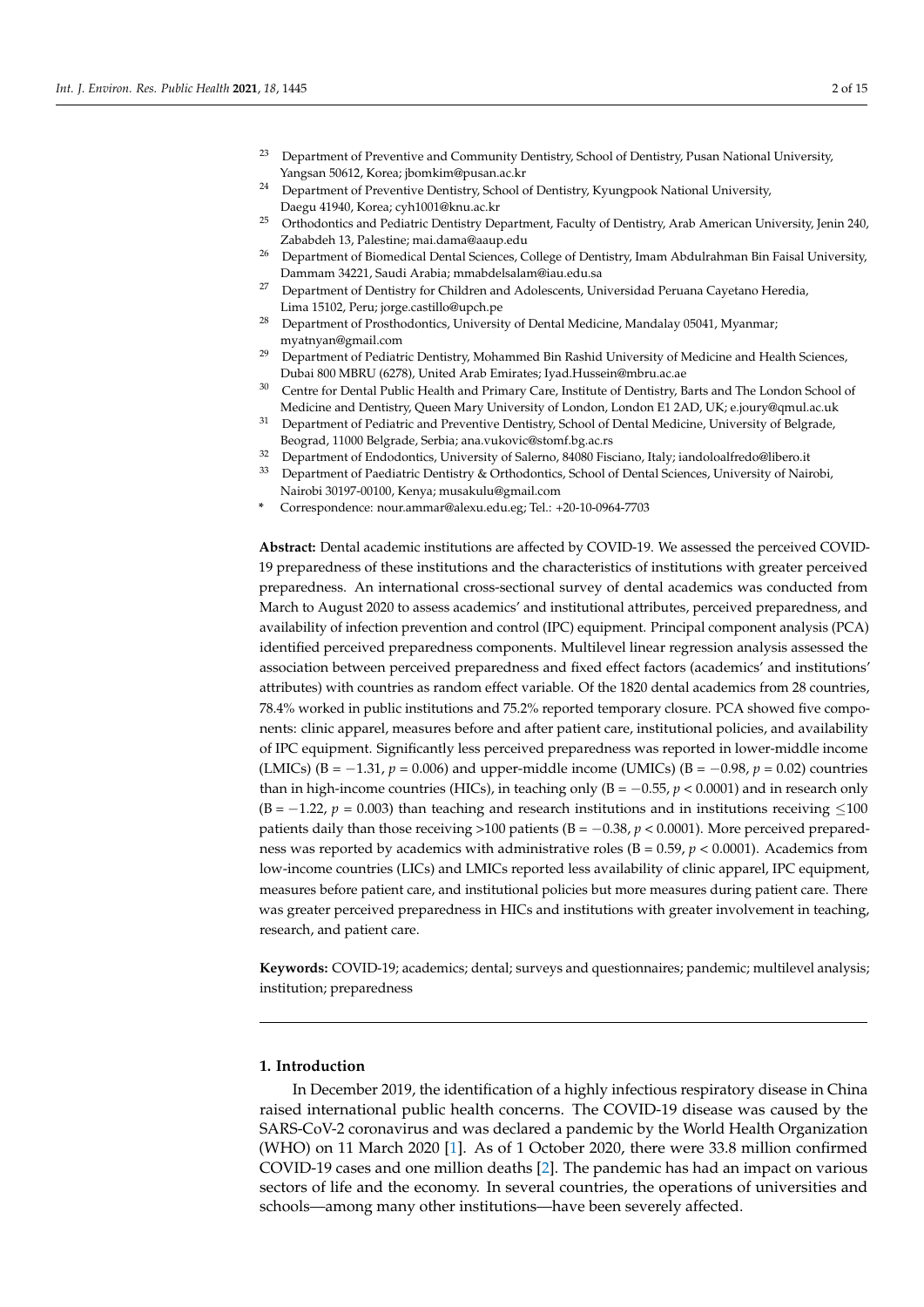Dental schools were faced with multiple challenges during the pandemic [\[3\]](#page-13-2). They had to balance the implementation of a stay-at-home policy and the suspension of clinical teaching with the provision of emergency services to patients  $[4,5]$  $[4,5]$  at the same time, and continuing quality dental education [\[6\]](#page-13-5) through the use of technology for distance teaching and learning [\[7](#page-13-6)[–9\]](#page-13-7). For dental schools in developing countries, the cost of shifting to online education was huge, preventing many schools from making the needed transition. The shutdown of dental academic institutions because of COVID-19 also raised students' concerns regarding the replacement of hands-on-experience with didactic online teaching, uncertainty about graduating during the pandemic, and clinical competence at graduation [\[7\]](#page-13-6).

The COVID-19 pandemic, therefore, challenged and continues to challenge dental academic institutions by testing the limits of their emergency preparedness, elevating the stress levels of dental academics [\[10\]](#page-13-8), and requiring them to be up to date with the latest knowledge of the characteristics and transmissibility of this disease [\[11\]](#page-13-9). Some academic institutions were more prepared than others to establish emergency response plans that made it possible to return to near normalcy for dental students' education and reduced the health and safety risks for faculty, staff, and students.

Preparedness refers to the ability to anticipate and respond effectively to the impact of hazards [\[12\]](#page-13-10). Assessing various aspects of dental academic institutions' preparedness to deal with the pandemic is important to prepare for future operational scenarios and balance the pros and cons of continued closure versus opening and resuming work. Understanding the characteristics associated with different degrees of preparedness helps prioritize institutions with a greater need for support and makes it possible for academics and other stakeholders to address weaknesses and have realistic expectations for the short-term and intermediate future of dental education in addition to investing in human and non-human resources needed for supporting measures such as online education and clinical placement.

The aim of the study was to assess the various aspects of institutional preparedness perceived by dental academics in response to the COVID-19 pandemic in several countries around the world and to determine the institutional characteristics associated with perceived preparedness. The null hypothesis of the study was that perceived preparedness would not be associated with institutional characteristics and would not differ by country.

## **2. Methods**

A cross-sectional survey of dental academics was conducted using an online questionnaire from March to August 2020. Ethical approval for the study was obtained from the Research Ethics Committee of the Faculty of Dentistry, Alexandria University, Alexandria, Egypt (IRB 00010556-IORG 0008839 /6-11-2016).

We tried to identify a sampling frame for dental academic institutions to calculate sample size and plan sampling strategy. However, except for North America [\[13\]](#page-13-11) and the European Union [\[14\]](#page-13-12), a comprehensive list of these institutions in other countries/regions could not be identified. In addition, it was not possible to identify emails of deans of targeted institutions so that they could represent their institutions. We used dental academics' views and perceptions to assess institutional preparedness and the unit of sampling and analysis was the academic. Academics were invited if they worked in a dental education or research institution, had access to the Internet, could read and understand the languages of the survey, and if they consented to participate. No restrictions were imposed by specialty or academic degree. Non-academic staff and students were excluded. The total sample size was calculated using an online calculator [\[15\]](#page-13-13) at 80% power and 95% confidence level. To maximize the calculated sample size, it was assumed that 50% of academics would report preparedness in their institutions. The sample size needed to estimate this proportion within a margin error of 0.05 was 383. In addition, to address the study aim related to the association between characteristics and preparedness, we planned for power to detect a small effect size of 0.2 with 5% alpha error and 80% study power and calculated that 788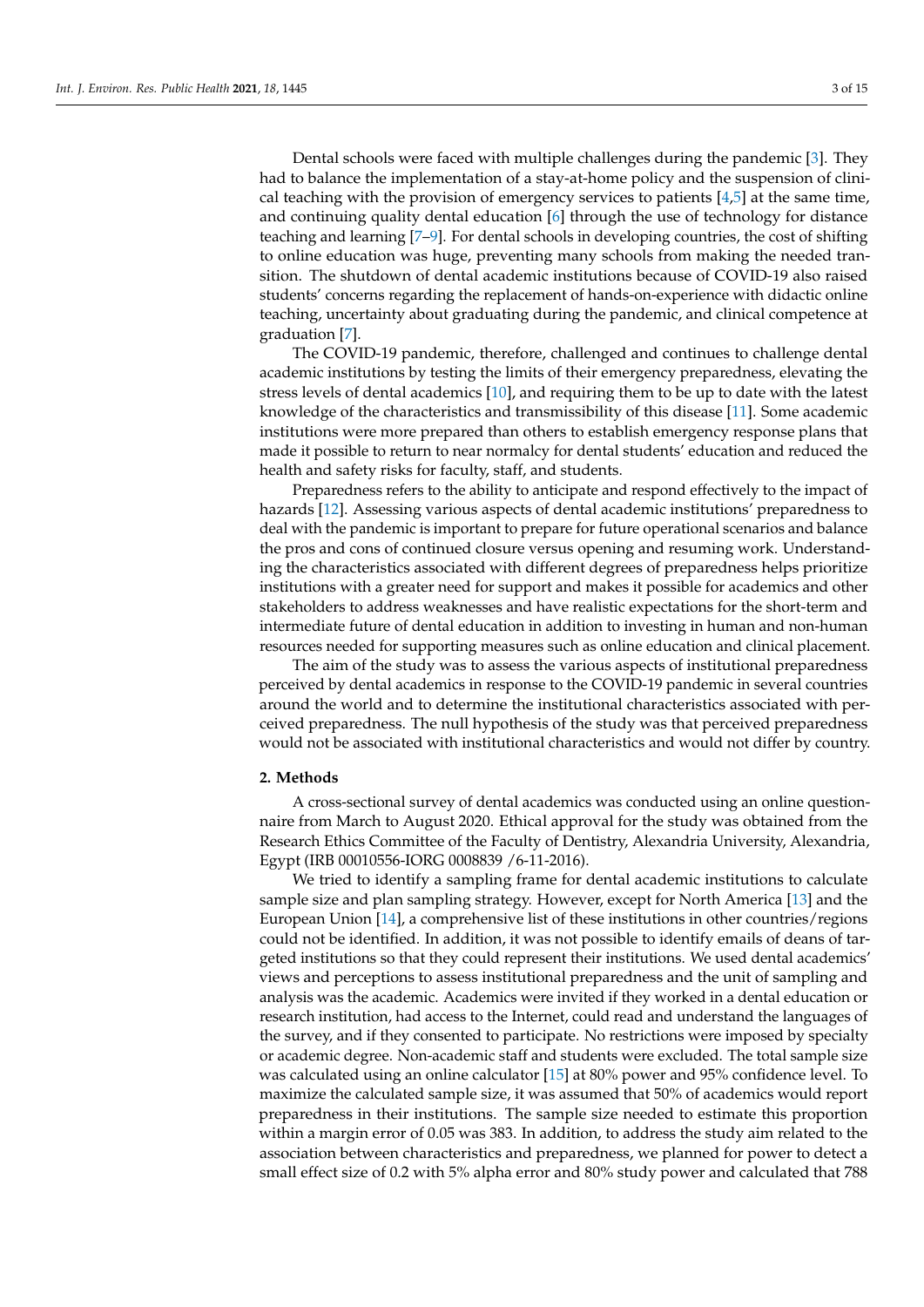participants would be needed [\[16\]](#page-13-14). We continued data collection after this number was reached to maximize geographic representativeness in addition to study power.

## *2.1. Questionnaire*

The questionnaire (Appendix [A.1\)](#page-10-0) was developed based on guidelines from the WHO, the Centers for Disease Control and Prevention (CDC), and previous research [\[17–](#page-13-15)[19\]](#page-13-16). We followed the framework of the hierarchy of controls [\[20\]](#page-13-17) used to address occupational hazards and protect workers. This hierarchy includes elimination and substitution which were not feasible regarding COVID-19 at the time the study was planned. The hierarchy also includes engineering controls, administrative controls, and personal protective equipment. We used these resources after adaptation to the situation of dental academic institutions during the pandemic, to develop the questionnaire which included questions that assessed various aspects of perceived preparedness; including the presence of supplies and equipment to control the pandemic and the spread of infection [\[17\]](#page-13-15), how care is provided to patients to reduce the risk of infection [\[19\]](#page-13-16), and institutionalizing these changes so that they are part of the policies and procedures of the academic institution [\[9\]](#page-13-7). The questionnaire was assessed for content validity by five dental academics who were not involved in the study. Their responses were not included in the final data analysis. The content validity index was calculated to be 0.99 [\[21\]](#page-13-18).

The questionnaire consisted of three sections. The first section included one question where participants reported on the presence of 15 preparedness measures in their institutions based on their own perception. These measures would be applied if the institution was completely open or if only its emergency facilities were open during the pandemic. They described special precautions before and during patient care in addition to changes in policies to adapt to the pandemic situation. The items were a list where multiple selections were allowed.

The second section included a question assessing the perceived availability of infection prevention and control (IPC) equipment. This was a list of 14 items with multiple selections allowed.

The third section assessed the characteristics of dental academic institutions reported by academics such as: type of institution (public or private), whether it was an institution for teaching, research, or both, type of program (undergraduate, postgraduate, or both), size of the institution in terms of the total number of students and staff (categorized to up to 400 persons and more than 400 persons), number of patients receiving care per day (categorized into up to 100 patients and more than 100 patients), and whether the institution was temporarily closed because of the pandemic. We did not collect information about the identity of the institution to maintain confidentiality for ethical considerations. This section also assessed whether participants had an administrative role in the institution in which case they may have been more aware of existing preparedness measures.

The questionnaire was preceded by a brief introduction explaining the purpose of the study, assuring voluntary participation, that participants could leave the survey at any point without incurring any penalties, and that their responses were confidential, anonymous, and accessible only to the study team. The questionnaire was uploaded to the electronic survey platform—SurveyMonkey—and took an average of five minutes to complete. It was originally developed in English and translated into Farsi by a co-author from Iran (SM), and into Portuguese by a dentist in the private sector from Brazil who was not further involved in the study (TSC), then translated again to English using backtranslation to compare differences between the English and translated versions and ensure accuracy. All versions had the same questions with the same options for responses in the same sequence. The translations ensured that the translated versions used cultural and scientific terms that were proper for the local context.

A call for collaborators was posted on ResearchGate and sent by email to invite researchers from several countries to manage participants' recruitment in their own countries. Country collaborators received the study proposal explaining the sampling strategy, meth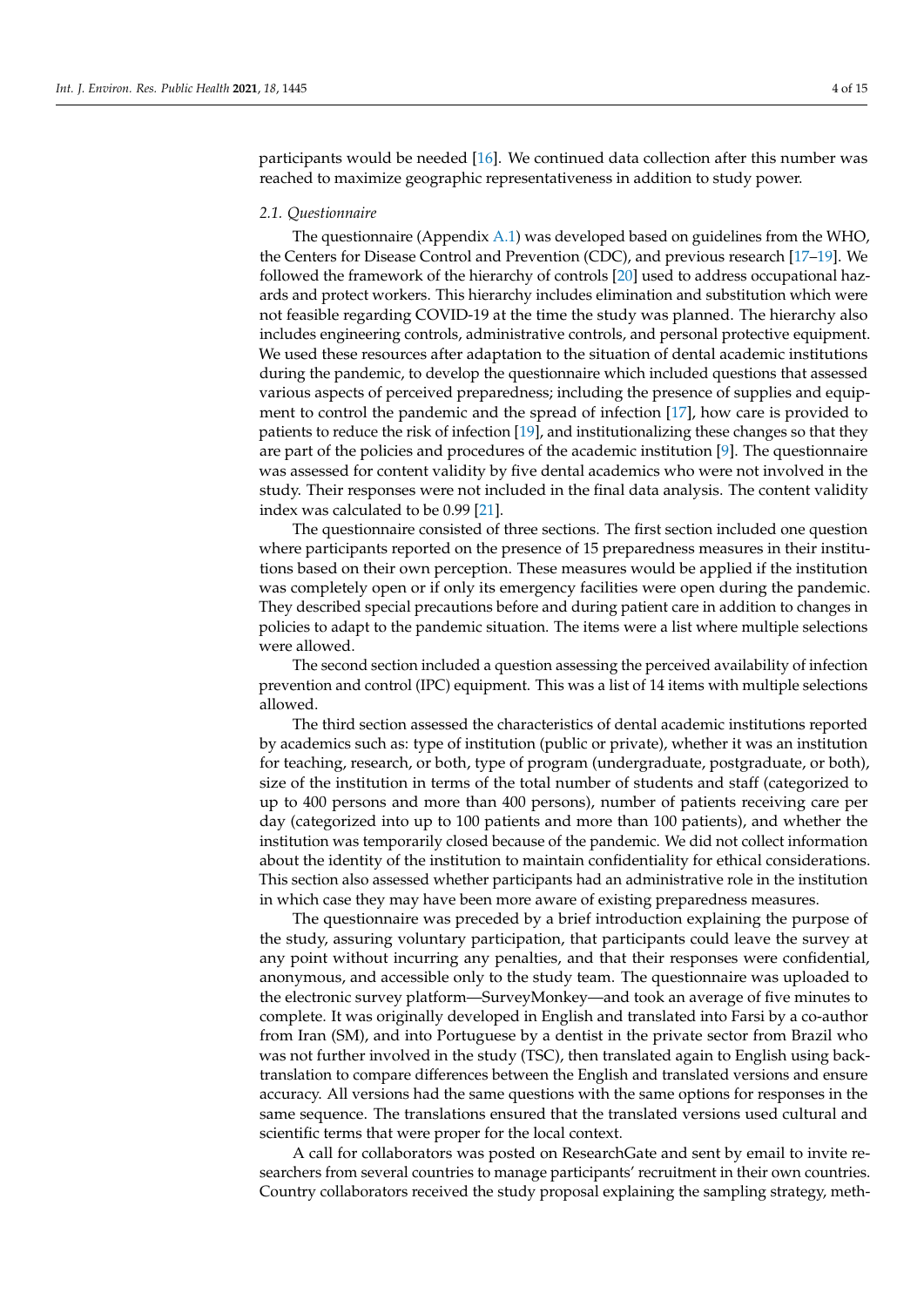ods, timeline, and other details, in addition to customized survey links to use in their respective countries. They also received the approval of the Ethics Committee from Alexandria University to support their activities or use it to apply for ethical approvals in their own institutions. Convenience and snowball sampling strategies were used to distribute these links to the collaborators' eligible contacts, post them on social media groups specific to dental academics and send them to institutional and network email lists. Distribution with maximum geographic coverage per country was attempted to the greatest extent possible and as much as the branching and decentralized nature of social media would allow. Two reminders were sent to the participants after 5 and 7 weeks.

#### *2.2. Analysis*

Data were described using frequencies and percentages. Kaiser–Meyer–Olkin measure for all 29 items—reflecting the measures of perceived preparedness in the 1st and 2nd sections of the survey—was calculated to be 0.94 and the *p*-value of Bartlett's test of sphericity was statistically significant (*p* < 0.0001) supporting the use of principal component analysis (PCA) to identify the components within the preparedness measures [\[22\]](#page-13-19). The extraction of components was based on eigenvalues >1. Varimax rotation with Kaiser normalization was used and loading coefficients <0.35 were suppressed to show factor loadings with adequate strength and allow the interpretation of components and their factors. Regression coefficients of the factors were saved to the dataset and used for further analysis. Based on these coefficients, components and total preparedness scores were calculated as the sum of the regression coefficients of the factors. The mean of these scores was zero with positive regression coefficients (with values above zero) increasing the preparedness score and indicating greater preparedness [\[23\]](#page-13-20).

A multilevel linear regression model was used to assess the characteristics associated with total perceived preparedness score as the dependent variable and account for the clustering of participants within countries. The independent variables were fixed effect factors reported by participants in the questionnaire: characteristics of the academic institution, and whether the participant had an administrative role. In addition, country income level was also used as a fixed effect factor. Income was classified according to the World Bank Databank [\[24\]](#page-13-21) based on per capita gross national income (GNI) into low-income countries (LICs) with GNI <1026 USD, lower middle-income countries (LMICs) with GNI between USD 1026 and 3995, upper middle income countries (UMICs) with GNI between USD 3996 and 12,375, and high income countries (HICs) with GNI >12,375 USD. Country of residence was used as a random effect factor since it could confound the association between perceived preparedness and the explanatory variables. Multivariate analysis of variance (MANOVA) was used to assess the association between country-level income and the components (measures of preparedness) identified in the PCA which served as dependent variables in this model adjusting for institutional characteristics. Regression coefficients, 95% confidence intervals (CIs), and *p* values were calculated.

### **3. Results**

There were 1820 complete questionnaires from participants in 28 countries (Appendix [A.2:](#page-12-0) Countries included in the study). Table [1](#page-5-0) shows the characteristics of participants and their academic institutions and countries. Most participants were from affluent countries (715; 39.3% from UMICs and 691; 38.0% from HICs) and 571 (31.4%) were from Eastern Mediterranean countries. Most (78.4%) participants worked in public institutions and 51% had administrative roles. In addition, 75.2% reported that their institutions were temporarily closed because of the pandemic. There were significantly less (*p* < 0.0001) reports of institutional closure from HICs (63%) than LICs (87.2%), LMICs (74.7%), and UMICs (86.6%).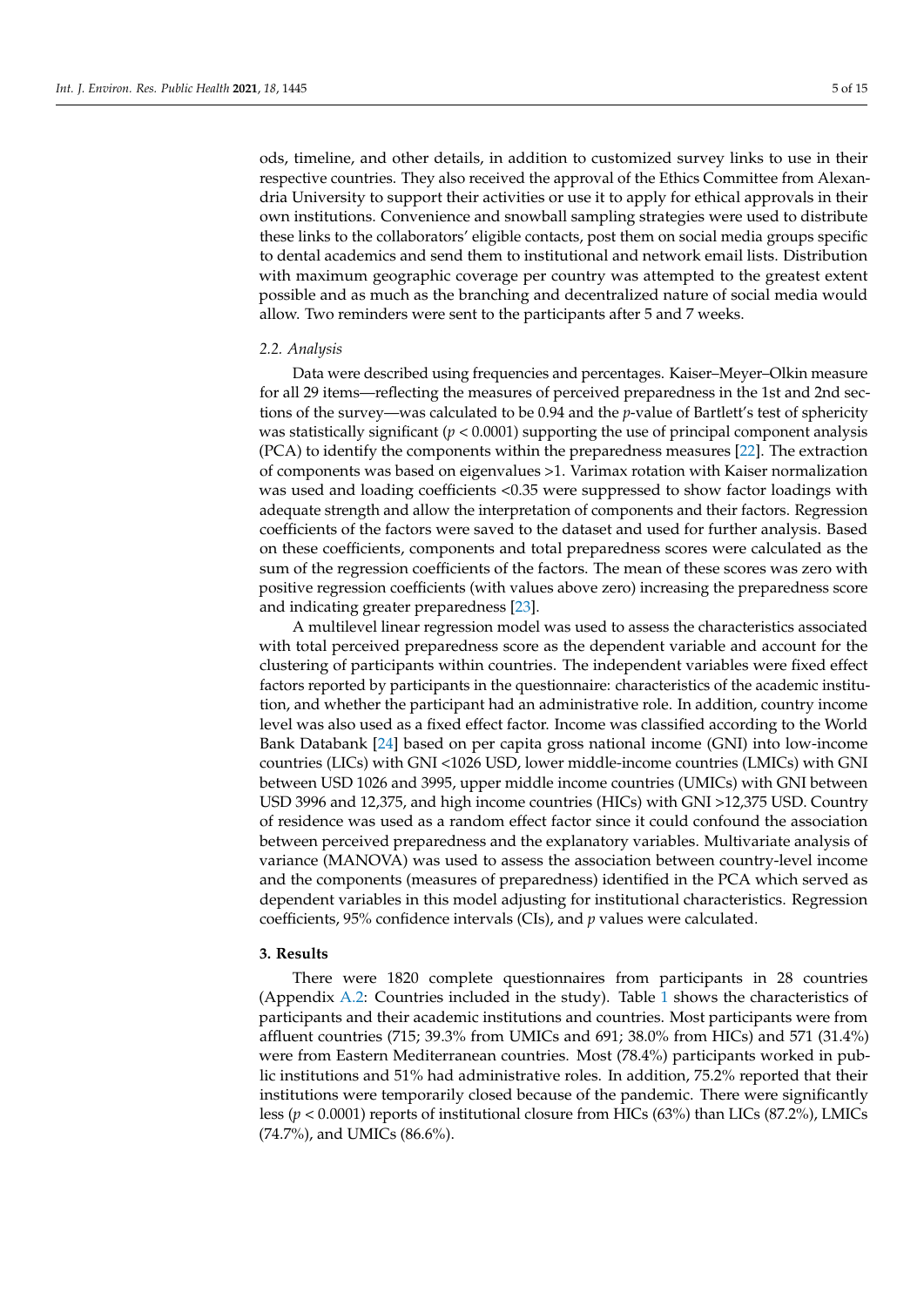| Factor                         |                                                                                                                                                                                                                                                                                                | N(%)        |
|--------------------------------|------------------------------------------------------------------------------------------------------------------------------------------------------------------------------------------------------------------------------------------------------------------------------------------------|-------------|
|                                | Country characteristics                                                                                                                                                                                                                                                                        |             |
|                                | <b>LICs</b>                                                                                                                                                                                                                                                                                    | 39(2.1)     |
| Income level                   | <b>LMICs</b>                                                                                                                                                                                                                                                                                   | 375 (20.6)  |
|                                | <b>UMICs</b>                                                                                                                                                                                                                                                                                   | 715 (39.3)  |
|                                | <b>HICs</b>                                                                                                                                                                                                                                                                                    | 691 (38.0)  |
|                                | Africa                                                                                                                                                                                                                                                                                         | 54(3.0)     |
|                                | Americas                                                                                                                                                                                                                                                                                       | 309 (17.0)  |
| Region                         | South-East Asia                                                                                                                                                                                                                                                                                | 408 (22.4)  |
|                                | Europe                                                                                                                                                                                                                                                                                         | 400(22.0)   |
|                                | Eastern Mediterranean                                                                                                                                                                                                                                                                          | 571 (31.4)  |
|                                | <b>Western Pacific</b>                                                                                                                                                                                                                                                                         | 78 (4.3)    |
|                                |                                                                                                                                                                                                                                                                                                |             |
|                                | Public                                                                                                                                                                                                                                                                                         | 1426 (78.4) |
| Type                           | Private                                                                                                                                                                                                                                                                                        | 394 (21.6)  |
|                                | Dental academic institution characteristics<br>1-400 persons<br>>400 persons<br>Teaching only<br>Research only<br>Teaching and research<br>Undergraduate<br>Postgraduate<br>Under and postgraduate<br>0-100 patients<br>>100 patients<br>Yes<br>No<br>Participant characteristics<br>Yes<br>No | 781 (42.9)  |
| <b>Size</b>                    |                                                                                                                                                                                                                                                                                                | 1039 (57.1) |
|                                |                                                                                                                                                                                                                                                                                                | 296 (16.3)  |
| Mission                        |                                                                                                                                                                                                                                                                                                | 24(1.3)     |
|                                |                                                                                                                                                                                                                                                                                                | 1500 (82.4) |
|                                |                                                                                                                                                                                                                                                                                                | 290 (15.9)  |
| Programs offered               |                                                                                                                                                                                                                                                                                                | 81 (4.5)    |
|                                |                                                                                                                                                                                                                                                                                                | 1449 (79.6) |
| Number of patients received    |                                                                                                                                                                                                                                                                                                | 767 (42.1)  |
| daily                          |                                                                                                                                                                                                                                                                                                | 1053 (57.9) |
| Institution temporarily closed |                                                                                                                                                                                                                                                                                                | 1368 (75.2) |
| because of the pandemic        |                                                                                                                                                                                                                                                                                                | 452 (24.8)  |
|                                |                                                                                                                                                                                                                                                                                                |             |
| Has administrative role        |                                                                                                                                                                                                                                                                                                | 928 (51)    |
|                                |                                                                                                                                                                                                                                                                                                | 892 (49)    |

<span id="page-5-0"></span>**Table 1.** Characteristics of countries, academic institutions, and participants included in the study  $(n = 1820)$ .

LICs: low-income countries, LMICs: lower-middle income countries, UMICs: upper-middle income countries, and HICs: high-income countries.

The percentages of academics who reported on various aspects of perceived preparedness measures are shown in Table [2.](#page-6-0) The most frequent perceived preparedness measures related to personal apparel used in the clinics were eye protection equipment (76.0%) and the least frequent were boots and closed work shoes (28.7%). The most frequent measures adopted before care provision was denying elective procedures (66.6%) and the least frequent was enforcing the isolation of persons suspected of having COVID-19 in the waiting area (40%). Measures adopted during care provision were the least frequent among all preparedness measures and included dedicating dental units (31.7%), personnel (22.9%), or instruments (21.9%) to treat COVID-19 suspected or infected persons. The most common institutional policy measures were postponing or canceling events (85.4%), and the least frequent were making sick leave policies more flexible (36.6%). The most available IPC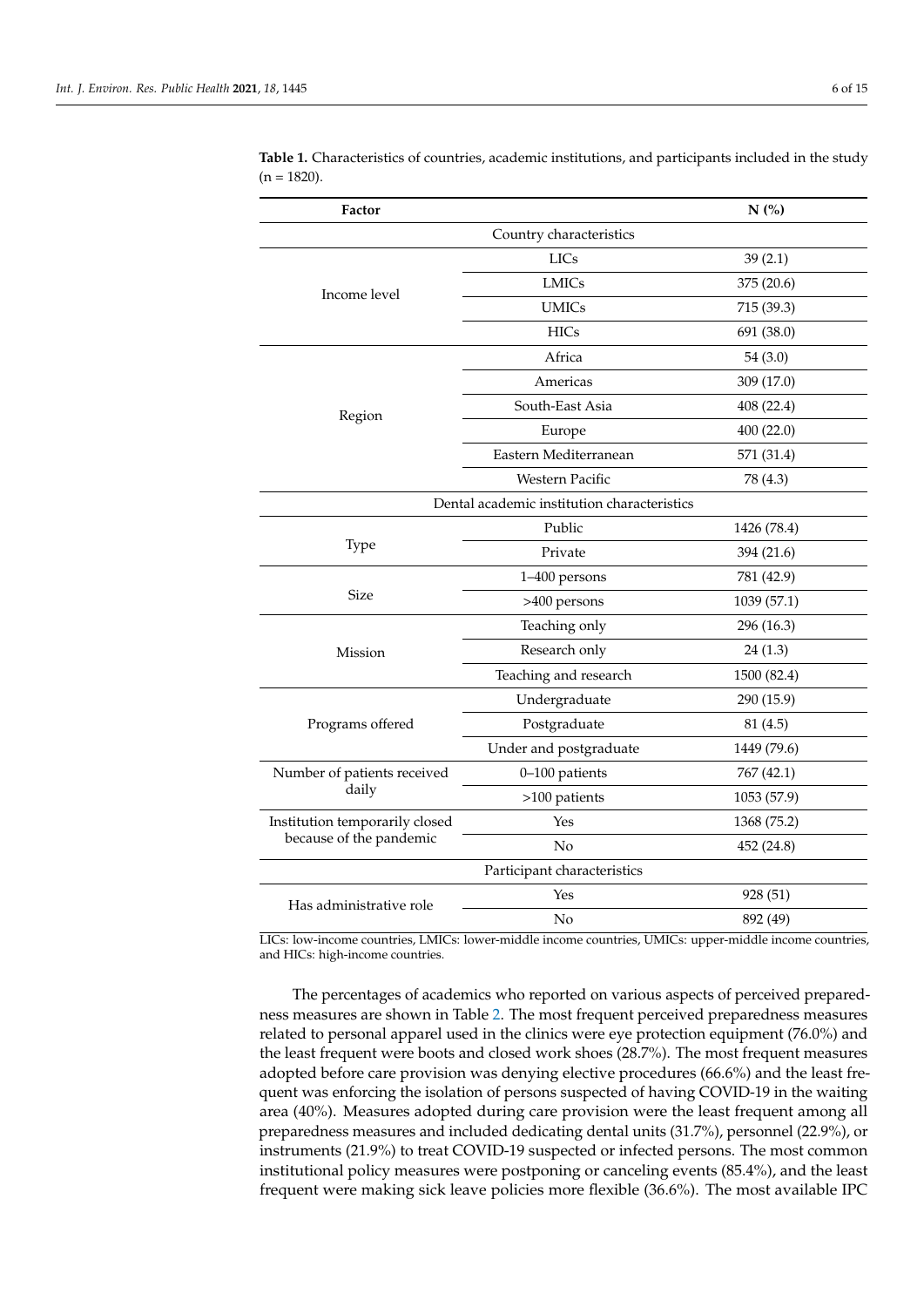equipment was rubber dam isolation kits (64.7%) and the least available was 4-handed dentistry support (48.2%).

**Table 2.** Principal component analysis (PCA) for perceived preparedness of dental academic institutions.

<span id="page-6-0"></span>

|                                                                  |             | <b>Factor Loadings</b> |                                      |                               |                           |                                   |
|------------------------------------------------------------------|-------------|------------------------|--------------------------------------|-------------------------------|---------------------------|-----------------------------------|
| Items                                                            | $N$ (%)     | Personal<br>Apparel    | <b>Before</b><br><b>Patient Care</b> | During<br><b>Patient Care</b> | Institutional<br>Policies | Infection<br>Control<br>Equipment |
| Percentage of variance explained                                 |             | 11.3%                  | 10.9%                                | 10.3%                         | 10.1%                     | 8.3%                              |
| Install triage to screen for symptoms                            | 909 (49.9)  |                        | 0.59                                 |                               |                           |                                   |
| Deny elective procedures to patients with<br>COVID-19            | 1212 (66.6) |                        | 0.69                                 |                               |                           |                                   |
| Ensure a distance of at least 1 meter in the<br>waiting area     | 927 (50.9)  |                        | 0.55                                 |                               |                           |                                   |
| Post visual signs for hygiene                                    | 1078 (59.2) |                        | 0.50                                 |                               |                           |                                   |
| Ask questions about respiratory symptoms<br>in medical history   | 903 (49.6)  |                        | 0.55                                 |                               |                           |                                   |
| Ask patients to call about respiratory<br>symptoms before visit  | 759 (41.7)  |                        | 0.44                                 |                               |                           |                                   |
| Provide training on infection control<br>guidelines              | 598 (32.9)  |                        | 0.37                                 |                               |                           |                                   |
| Enforce isolation of COVID-19 patients in<br>waiting area        | 728 (40)    |                        |                                      | 0.49                          |                           |                                   |
| Dedicate personnel to treat only COVID-19<br>patients            | 416 (22.9)  |                        |                                      | 0.79                          |                           |                                   |
| Dedicate instruments to treat only COVID-19<br>patients          | 398 (21.9)  |                        |                                      | 0.83                          |                           |                                   |
| Dedicate dental units to treat only COVID-19<br>patients         | 577 (31.7)  |                        |                                      | 0.71                          |                           |                                   |
| Change sick leave policies to be flexible for<br>affected staff  | 667 (36.6)  |                        |                                      |                               | 0.55                      |                                   |
| Encourage home isolation of those who<br>traveled abroad         | 1141 (62.7) |                        |                                      |                               | 0.60                      |                                   |
| Constitute COVID-19 preparedness and<br>response committee       | 761 (41.8)  |                        |                                      |                               | 0.59                      |                                   |
| Temporarily postpone or cancel events                            | 1555 (85.4) |                        |                                      |                               | 0.61                      |                                   |
| Develop an emergency communication plan                          | 899 (49.4)  |                        |                                      |                               | 0.65                      |                                   |
| Availability of high-volume saliva ejectors                      | 1082 (59.5) |                        |                                      |                               |                           | 0.75                              |
| Availability of rubber dam isolation                             | 1177 (64.7) |                        |                                      |                               |                           | 0.70                              |
| Availability of preoperative anti-microbial<br>mouth rinse       | 1073 (59.0) |                        |                                      |                               |                           | 0.49                              |
| Availability of extra-oral instead of intra-oral<br>radiographs  | 993 (54.6)  |                        |                                      |                               |                           | 0.59                              |
| Availability of 4-handed dentistry support                       | 877 (48.2)  |                        |                                      |                               |                           | 0.46                              |
| Availability of respirator N95 or FFP2<br>standard or equivalent | 809 (44.5)  | 0.64                   |                                      |                               |                           |                                   |
| Availability of long-sleeved water-resistant<br>gown             | 975 (53.6)  | 0.58                   |                                      |                               |                           |                                   |
| Availability of eye protection equipment                         | 1384 (76.0) | 0.61                   |                                      |                               |                           |                                   |
| Availability of head cap                                         | 1165(64.0)  | 0.65                   |                                      |                               |                           |                                   |
| Availability of boots or closed work shoes                       | 523 (28.7)  | 0.69                   |                                      |                               |                           |                                   |

Table [2](#page-6-0) also shows the results of the PCA for perceived preparedness measures. Factor loadings revealed that there were five components describing perceived preparedness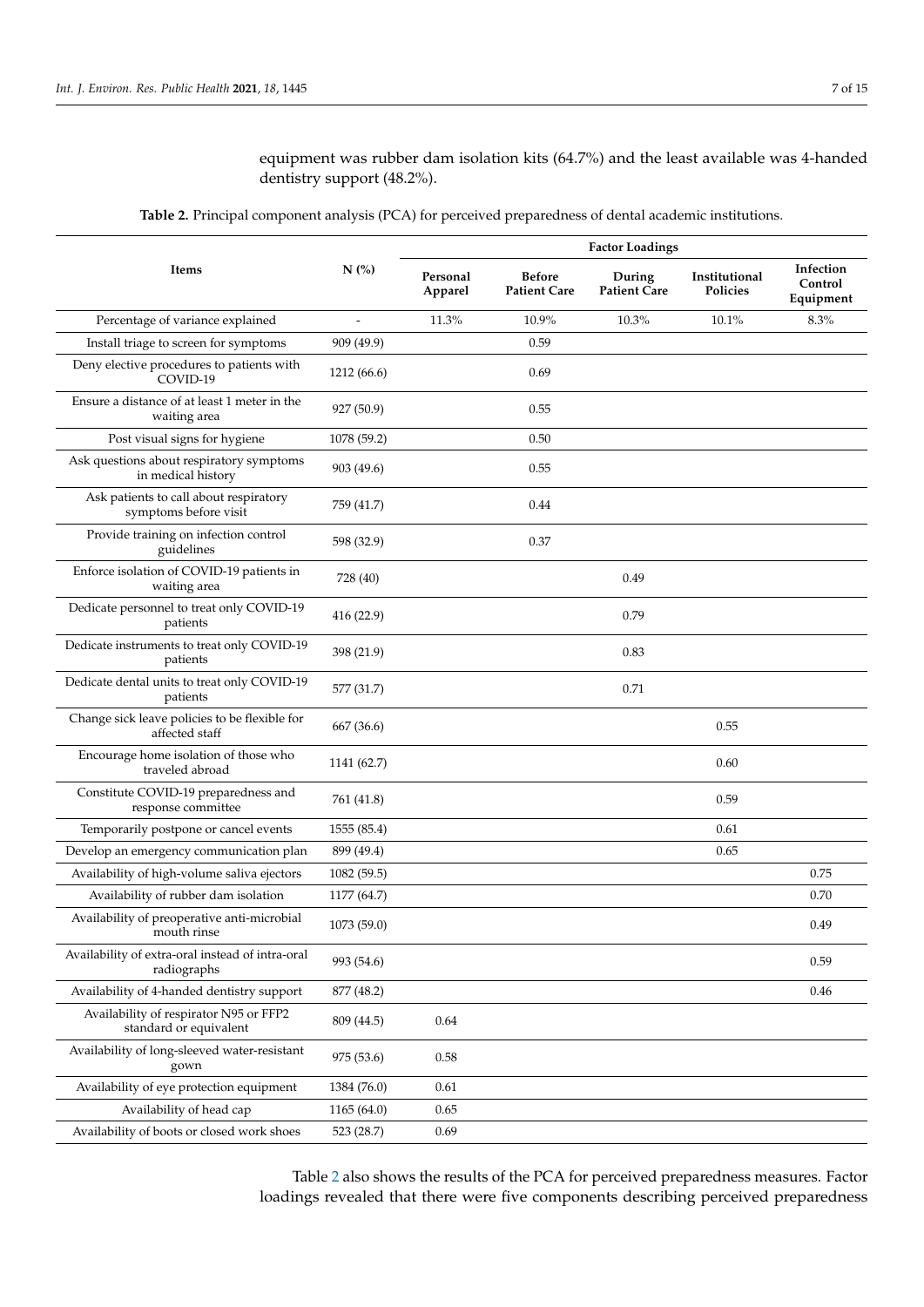reported by the participants: availability of personal apparel for clinic use (5 factors), measures taken before providing clinical care to patients (7 factors), measures followed during care provision (4 factors), institutional policies (5 factors), and availability of IPC equipment (5 factors). These five components collectively explained 50.9% of the variation in responses among participants with a percentage of variation explained by individual components ranging from 8.3% for the availability of IPC equipment to 11.3% for the availability of personal apparel. Factor loadings ranged from 0.37 to 0.83 and were positive indicating that participants who reported these measures were likely to be describing greater preparedness.

Table [3](#page-7-0) shows that in unadjusted analysis, the association was significant between overall perceived preparedness and income level (*p* = 0.045, 0.002 and 0.005), type of institution ( $p = 0.032$ ), whether it was a teaching only ( $p < 0.0001$ ) or a research only institution  $(p = 0.009)$ , the number of patients served  $(p < 0.0001)$ , and having an administrative role (*p* < 0.0001). In adjusted analysis, the findings show that participants reported significantly less overall perceived preparedness in LMICs (B = −1.31, 95% CI: −2.25, −0.37) and UMICs (B = −0.98, 95% CI: −1.78, −0.17) than HICs and in teaching only (B = −0.55, 95% CI: −0.81, −0.28) and research only (B = −1.22, 95% CI: −2.01, −0.43) than teaching and research institutions. Significantly less perceived preparedness was reported in institutions receiving  $\leq$ 100 patients daily than those receiving >100 patients (B = −0.38, 95% CI: −0.59, −0.18). Participants with an administrative role reported significantly more perceived preparedness (B = 0.59, 95% CI: 0.40, 0.78).

|                                 |                                   | <b>Unadjusted Estimates</b>                |                                                                     | <b>Adjusted Estimates</b> |              |  |
|---------------------------------|-----------------------------------|--------------------------------------------|---------------------------------------------------------------------|---------------------------|--------------|--|
| <b>Variables</b>                |                                   | <b>B</b> (95% CI)                          | $p$ Value                                                           | <b>B</b> (95% CI)         | $p$ Value    |  |
|                                 | <b>LICs</b>                       | $-1.62$ (-3.21, -0.04)*                    | $0.045*$                                                            | $-1.42$ ( $-3.00$ , 0.17) | 0.08         |  |
|                                 | <b>LMICs</b>                      | $-1.49(-2.43,-0.56)$ *                     | $0.002*$                                                            | $-1.31(-2.25, -0.37)$     | $0.006*$     |  |
| Country income level            | <b>UMICs</b>                      | $0.005*$<br>$-1.15(-1.96, -0.35)$ *        |                                                                     | $-0.98(-1.78,-0.17)$      | $0.02*$      |  |
|                                 | <b>HICs</b>                       |                                            | Reference category<br>$0.032*$<br>0.283<br>$< 0.0001$ *<br>$0.009*$ | Reference category        |              |  |
|                                 | Public                            | $0.29(0.03, 0.55)$ *                       | 0.122<br>0.554<br>$< 0.0001$ *                                      | $0.21 (-0.05, 0.46)$      | 0.119        |  |
| Type of institution:            | Private                           | Reference category                         |                                                                     | Reference category        |              |  |
|                                 | 1-400 persons                     | $-0.11(-0.300, 0.088)$                     |                                                                     | $0.04 (-0.16, 0.24)$      | 0.698        |  |
| Size of institution             | >400 persons                      | Reference category                         |                                                                     | Reference category        |              |  |
|                                 | Teaching only                     | $-0.68$ ( $-0.94$ , $-0.43$ ) <sup>*</sup> |                                                                     | $-0.55(-0.81,-0.28)$      | $< 0.0001$ * |  |
| Focus of institution            | Research only                     | $-1.06$ ( $-1.85$ , $-0.26$ ) <sup>*</sup> |                                                                     | $-1.22(-2.01,-0.43)$      | $0.003*$     |  |
|                                 | Teaching and<br>research          | Reference category                         | Reference category                                                  |                           |              |  |
|                                 | Undergraduate only                | $-0.21(-0.47, 0.06)$                       |                                                                     | $0.06 (-0.21, 0.33)$      | 0.678        |  |
| Type of program                 | Postgraduate only                 | $0.14 (-0.32, 0.59)$                       |                                                                     | $0.37(-0.08, 0.83)$       | 0.108        |  |
|                                 | Undergraduate and<br>postgraduate | Reference category                         |                                                                     | Reference category        |              |  |
|                                 | 0-100 patients                    | $-0.46$ ( $-0.66$ , $-0.27$ ) <sup>*</sup> |                                                                     | $-0.38(-0.59,-0.18)$      | $< 0.0001$ * |  |
| Number of patients served daily | $>100$ patients                   | Reference category                         |                                                                     | Reference category        |              |  |
|                                 | Yes                               | $0.63$ (0.45, 0.82) $*$                    | $< 0.0001$ *<br>$0.59(0.40, 0.78)$ <sup>*</sup>                     |                           | $< 0.0001$ * |  |
| Having administrative role      | No                                | Reference category                         |                                                                     | Reference category        |              |  |

<span id="page-7-0"></span>**Table 3.** Multilevel linear regression analysis for factors affecting overall perceived preparedness in dental academic institutions.

LICs: low-income countries, LMICs: lower-middle income countries, UMICs: upper-middle income countries, and HICs: high-income countries. B: regression coefficient, CI: confidence interval, \*: statistically significant when *p* < 0.05. The country of residence is included as a random effect factor.

> Participants from LICs, LMICs, and UMICs reported significantly less perceived availability of clinic apparel (B =  $-0.62$ ,  $-0.81$  and  $-0.31$ ,  $p < 0.0001$ ), less precautionary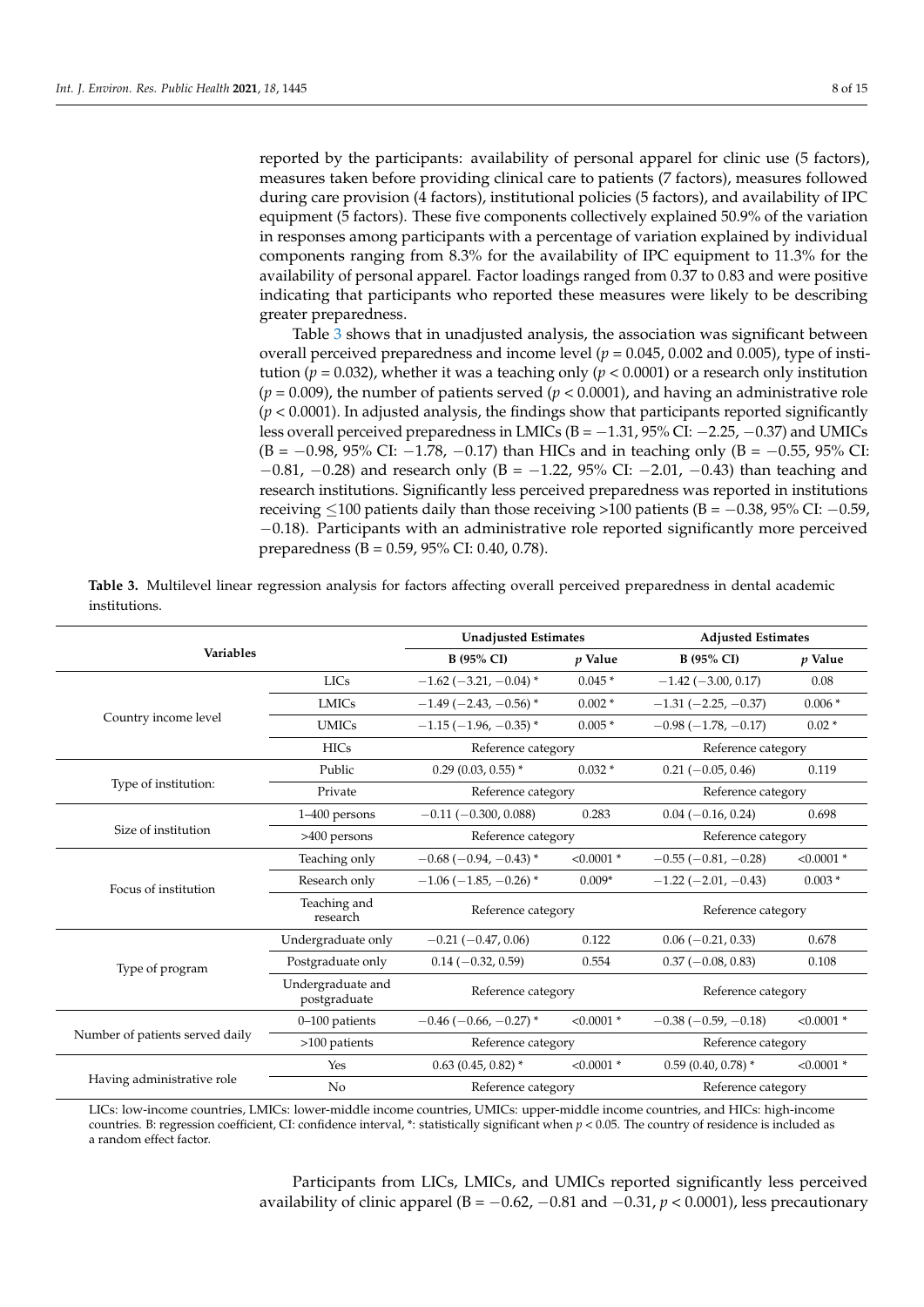measures before patient care ( $B = -0.66$ ,  $-0.23$  and  $-0.44$ ),  $p < 0.0001$ ), and less institutional policies than participants from HICs (B = −0.65, −0.33 and −0.59, *p* < 0.0001, Table [4\)](#page-8-0). In addition, participants from LMICs and UMICs reported significantly less availability of IPC equipment than participants from HICs ( $B = -0.23$  and  $-0.33$ ,  $p < 0.0001$ ). On the other hand, participants from LICs reported significantly more precautionary measures during patient care than those from HICs  $(B = 0.59, p < 0.0001)$ .

<span id="page-8-0"></span>**Table 4.** Association between country level income and components of perceived preparedness reported by dental academics in dental academic institutions, using MANOVA.

| <b>Variables</b>               | $LICs\P$                      |                | <b>LMICs¶</b>         |                | <b>UMICs¶</b>             |                |
|--------------------------------|-------------------------------|----------------|-----------------------|----------------|---------------------------|----------------|
|                                | <b>B</b> (95% CI)             | <i>v</i> Value | <b>B</b> (95% CI)     | <i>v</i> Value | <b>B</b> (95% CI)         | <i>p</i> Value |
| Personal apparel               | $-0.62$ ( $-0.94$ , $-0.31$ ) | $< 0.0001$ *   | $-0.81(-0.94,-0.68)$  | $< 0.0001$ *   | $-0.31(-0.42,-0.21)$      | $< 0.0001$ *   |
| Before patient care            | $-0.66$ ( $-0.98$ , $-0.34$ ) | $< 0.0001$ *   | $-0.23(-0.36, -0.10)$ | $< 0.0001$ *   | $-0.44(-0.54,-0.33)$      | $< 0.0001$ *   |
| During patient care            | 0.59(0.26, 0.91)              | $< 0.0001$ *   | $0.10(-0.03, 0.23)$   | 0.13           | $-0.01$ ( $-0.12$ , 0.10) | 0.83           |
| Institutional policies         | $-0.65(-0.97, -0.33)$         | $< 0.0001$ *   | $-0.33(-0.46,-0.20)$  | $< 0.0001$ *   | $-0.59(-0.69,-0.48)$      | $< 0.0001$ *   |
| Infection control<br>equipment | $-0.32(-0.64, 0.001)$         | 0.05           | $-0.23(-0.36, -0.10)$ | $< 0.0001$ *   | $-0.33(-0.44,-0.23)$      | $< 0.0001$ *   |

LICs: low-income countries, LMICs: lower-middle income countries, UMICs: upper-middle income countries, and HICs: high-income countries.  $\P$ : the reference category is HICs. B: regression coefficient, CI: confidence interval, \*: statistically significant when  $p < 0.05$ .

#### **4. Discussion**

To our knowledge, this is the first study that identified dental academic institutional characteristics associated with dental academics' perceived preparedness for COVID-19. This finding is important to inform the prioritization of responses to support academic institutions with emergency plans during epidemics like COVID-19. Income levels of countries were significantly associated with the degree of perceived preparedness among participants. Perceived preparedness was also associated with the activities of the academic institution such as teaching, research, and patient care. Participants who had administrative roles reported more perceived pandemic preparedness. The null hypothesis of the study is, thus, rejected.

The study findings have multiple implications for emergency preparedness policies at country and institutional levels. First, education systems and monitoring criteria are expected to vary among countries. However, it is important that regulatory bodies ensure the consistent application of essential safety measures and preparedness policies in various academic institutions: those involved in teaching or research and those serving a large number of patients or smaller institutions. This may also be supported by establishing exchange programs between dental academic institutions to train staff and share experiences to improve preparedness for emergencies. Collaborative efforts to manage the impact of the COVID-19 pandemic are important within and between institutions.

Second, the perceived availability of IPC equipment and personal apparel may affect dental education, just as it affects healthcare services provision [\[25\]](#page-13-22). Dentists providing dental care are among the healthcare workers who are most exposed to infection [\[19\]](#page-13-16). In addition, dental academic institutions are visited and used by a substantial number of people including academics, students, patients, assistants, and administrative staff. Inherently, it is a major challenge to protect the health of all these individuals and at the same time, provide proper dental care, and ensure high-quality education [\[7\]](#page-13-6). Concern about the risk of contracting infection due to the unavailability of IPC equipment and personal apparel may be a valid reason for temporarily shutting down dental schools if they are less prepared for patient care.

There are several recommendations on how to deal with COVID-19 including guidelines from the CDC [\[17\]](#page-13-15), the WHO [\[2\]](#page-13-1), the National Health Service UK (NHS) [\[26\]](#page-13-23), professional and academic dental associations [\[27–](#page-13-24)[29\]](#page-14-0), and experts [\[7](#page-13-6)[,30\]](#page-14-1). While following these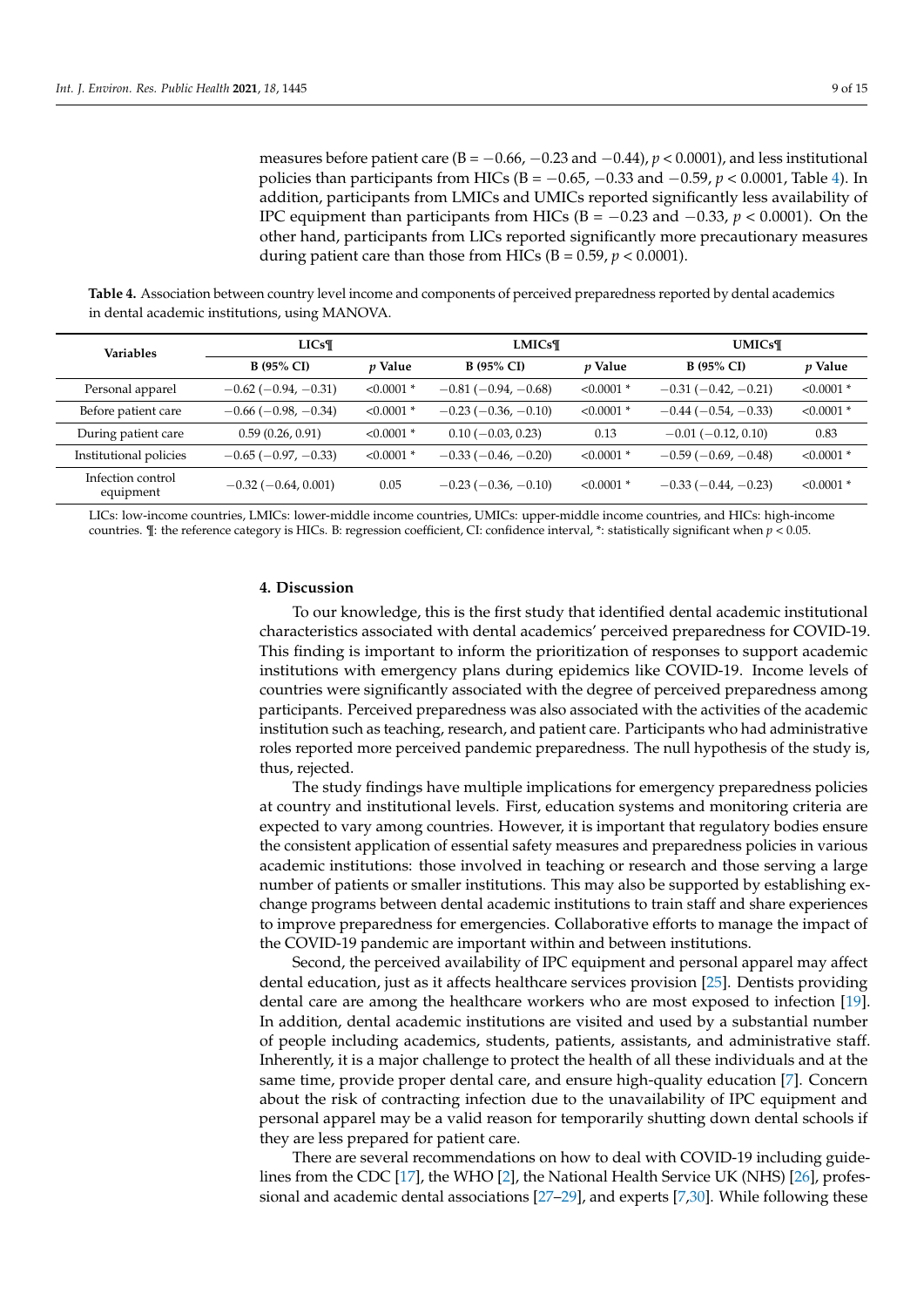recommendations and applying special precautions before, during, and after patient care may minimize the risk of infection [\[19,](#page-13-16)[31,](#page-14-2)[32\]](#page-14-3), the competency to apply these guidelines may be difficult to achieve. Dental educators may benefit from reflecting on how other institutions were able to reduce the risk of infection during this pandemic and use the lessons learned to revise institutional policies on emergency preparedness plans.

Academics who were administrators reported more perceived preparedness measures. This may be biased reporting, reflecting their higher concern to ensure patient safety and minimize the possibility of cross-infection [\[32\]](#page-14-3) in dental clinics during the pandemic in addition to their own perception that they are expected to report more preparedness. Alternatively, it may be attributed to their greater awareness of the institutional infrastructure and processes. This emphasizes the need to seek the views of different stakeholders within the same institution and not only those in administrative positions when assessing institutional preparedness. Such bias may have significant implications for establishing appropriate support programs.

Perceived preparedness for COVID-19 was worse in less affluent countries than in HICs, resulting in more schools being temporarily closed in less affluent countries. This may lead to students' inability to have hands-on-experiences in providing dental care during emergencies, in addition to problems related to inadequate clinical training in general and with concern about the quality of dental education in less affluent countries during the COVID-19 period. This finding demonstrates that international support for dental education should prioritize institutions in less affluent countries by providing human, financial, and technical resources to ensure quality online schooling, share teaching resources and best practices, and train academics to build capacity to respond to emergencies. The challenge that less affluent countries face becomes greater because of the economic recession caused by COVID-19 [\[33,](#page-14-4)[34\]](#page-14-5) and its impact on job opportunities in academia [\[35\]](#page-14-6) and on financial support for students with an effect on the number of enrolled students [\[36\]](#page-14-7). Dental academic institutions in less affluent countries had to struggle to provide acceptable levels of dental education before the pandemic [\[35\]](#page-14-6) and the pandemic may have made these constraints a lot harder to overcome.

One of the strengths of the current study is the substantial number of dental academics from many countries representing various income levels and geographic regions. The study also captured information on perceived preparedness plans in different education systems. However, the study had some limitations. Due to its cross-sectional design, perceived preparedness was recorded at one point in time and further changes in some institutions may have occurred after data collection. Furthermore, during the period of data collection, different countries may have been exposed to different stages of the pandemic with different responses. Because of these variations, we included the country of residence as a random effect variable in the multilevel model to account for differences among countries. In addition, the study design does not support causality and can only suggest associations and therefore, the direction of associations cannot be ascertained. For example, institutions receiving up to 100 patients had less perceived preparedness and this may be attributed to regulatory measures reducing the number of patients in less prepared institutions or, alternatively, to institutions receiving fewer patients having less incentive to ensure preparedness. Some under-reporting may have occurred because non-administrators were unaware of the ongoing preparations to protect personnel and patients especially when the institutions were closed. It was not possible to target the deans of dental schools because no information about them could be retrieved outside North America and Europe. We sent the survey, instead, to dental academics whose contact information was available and, therefore, it is possible that more than one participant per institution might have responded. Whether their responses agreed or differed could not be ascertained because we did not collect information about the institution's identity for ethical considerations. We used multilevel analysis to accommodate the clustering of participants in the countries that we identified. This might have addressed—although not fully—their clustering in institutions which are clustered within countries. We also controlled for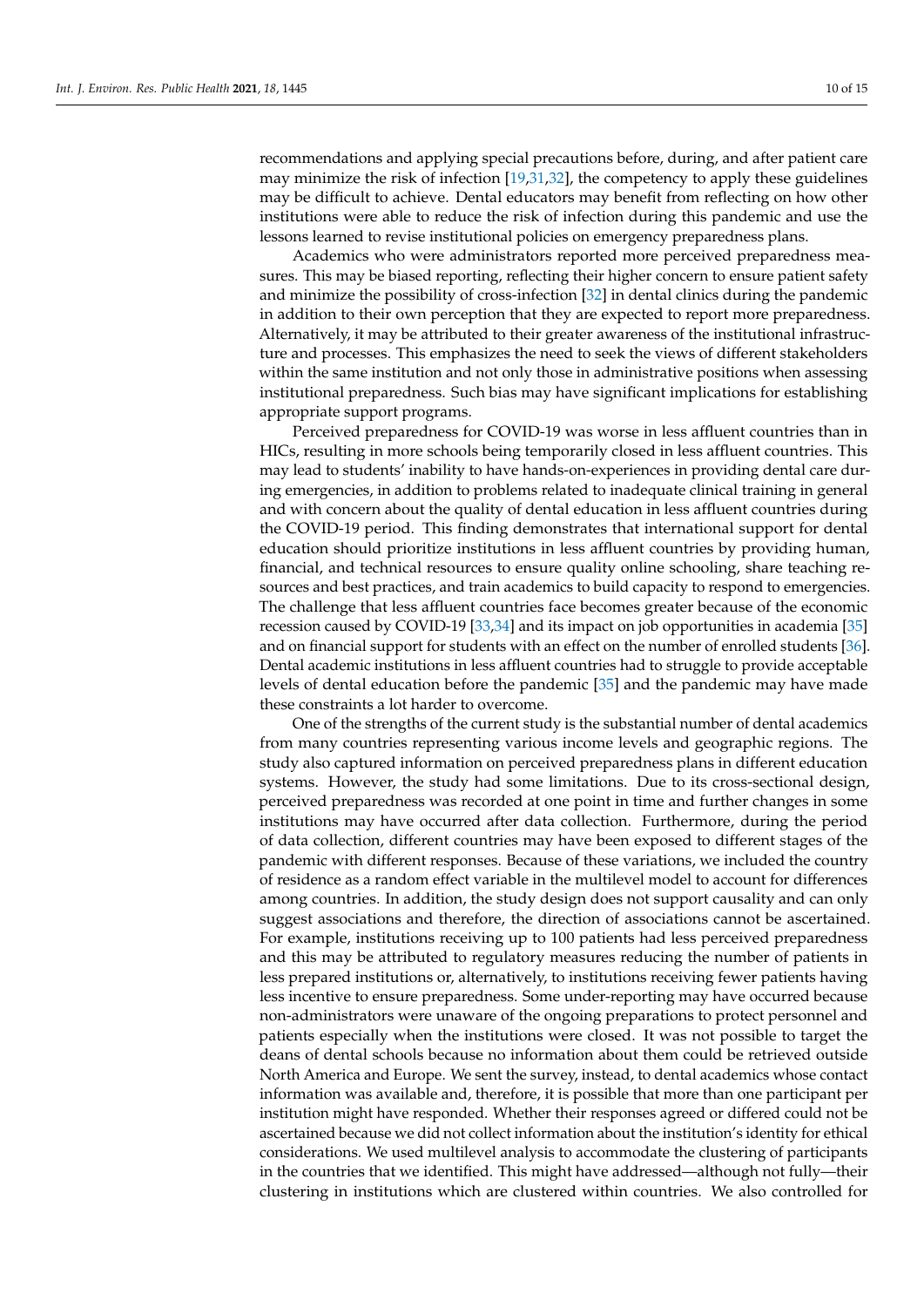institutional characteristics that may be associated with perceived preparedness. Because of the limitation imposed by the sampling strategy and the ethical concerns, the study was, thus, limited to assessing perceived preparedness. Despite these limitations, the study provides a snapshot of the preparedness measures adopted in dental academic institutions in several countries and this may help in designing adequate plans to address COVID-19 and similar outbreaks in the future. Future studies are needed [\[37\]](#page-14-8) to assess developments in perceived and actual preparedness based on reports of academics and administrators in various institutions as the pandemic develops.

### **5. Conclusions**

Perceived preparedness to cope with COVID-19 varied among dental academics with better perceived preparedness reported by academics who had administrative positions, those working in teaching and research institutions rather than those working in institutions involved in either one exclusively, and those working in institutions receiving a large number of patients. Academics from HICs and less affluent countries indicated different preparedness strategies to cope with the pandemic.

**Author Contributions:** Conceptualization, N.A., N.M.A., and M.E.T.; data curation, N.A., N.M.A., and M.E.T.; formal analysis, M.E.T.; investigation, N.A., M.O.F., Y.K., S.Z.M., S.A., H.-P.H., S.B., J.V., M.M., D.A.M., A.R., I.K., O.B.A.-B., M.R., V.P., S.C., K.N., G.G., A.P., A.A.S., A.A., D.M., P.P., J.-B.K., Y.-H.C., M.A.D., M.M.A., J.L.C., M.N., I.H., E.J., A.P.V., A.I., A.M.K., and M.E.T.; methodology, N.M.A.; writing—original draft, N.A., N.M.A., and M.E.T.; writing—review and editing, N.A., N.M.A., M.O.F., Y.K., S.A., H.-P.H., M.M., Y.-H.C., E.J., and M.E.T. All authors have read and agreed to the published version of the manuscript.

**Funding:** This research received no external funding.

**Institutional Review Board Statement:** The study was conducted according to the guidelines of the Declaration of Helsinki, and approved by the Research Ethics Committee of the Faculty of Dentistry, Alexandra University, Egypt (IRB 00010556)-(IORG 0008839)/6-11-2016, on 16 February 2020. In addition, it was also approved by the Research Ethics Committee of the Faculty of Dentistry, Universitas Indonesia, Depok, Indonesia (FKGUI/IV/2020 for protocol number 090050420), the Research Ethics Committee of the Medical faculty University of Banja Luka, Banja Luka, Republic of Srpska, Bosnia and Herzegovina (18/4.3.26/20), the Research Ethics Committee of the School of Dentistry, Tehran University of Medical Sciences, Tehran, Iran (IR.TUMS.DENTISTRY.REC.1399.001), the Research Ethics Committee from the Justus Liebig University of Giessen, Giessen, Germany (AZ: 55/20), the Institutional Review Board at Jordan University of Science and Technology and King Abdullah University Hospital (220/132/2020), the Ethics Committee of the Faculty of Medicine Foca, University of East Sarajevo, Bosnia and Herzegovina (01-952/2), the Research Ethics Committee of the Faculty of Dentistry, Obafemi Awolowo University, Ile-Ife, Nigeria (IPH/OAU/12/1556), and Damascus University, Damascus, Syria, by reciprocation to the IRB approval of Alexandria University, Alexandria, Egypt.

**Informed Consent Statement:** Informed consent was obtained from all subjects involved in the study.

**Data Availability Statement:** The data presented in this study are available on request from the corresponding author. The data are not publicly available as they will be used for further analysis.

**Acknowledgments:** The authors would like to thank all the dental academics who took the time to participate in this survey during the stressful times of the beginning of this pandemic and also to thank Thiago Sant'Anna Coutinho for translating the questionnaire into Portuguese.

**Conflicts of Interest:** The authors declare no conflict of interest.

## **Appendix A.**

<span id="page-10-0"></span>*Appendix A.1. Preparedness of Dental Institutions for the COVID-19 Outbreak Questionnaire*

This questionnaire is targeting academics in dental institutions, please respond to it only if you are working in a dental academic institution. Your responses are confidential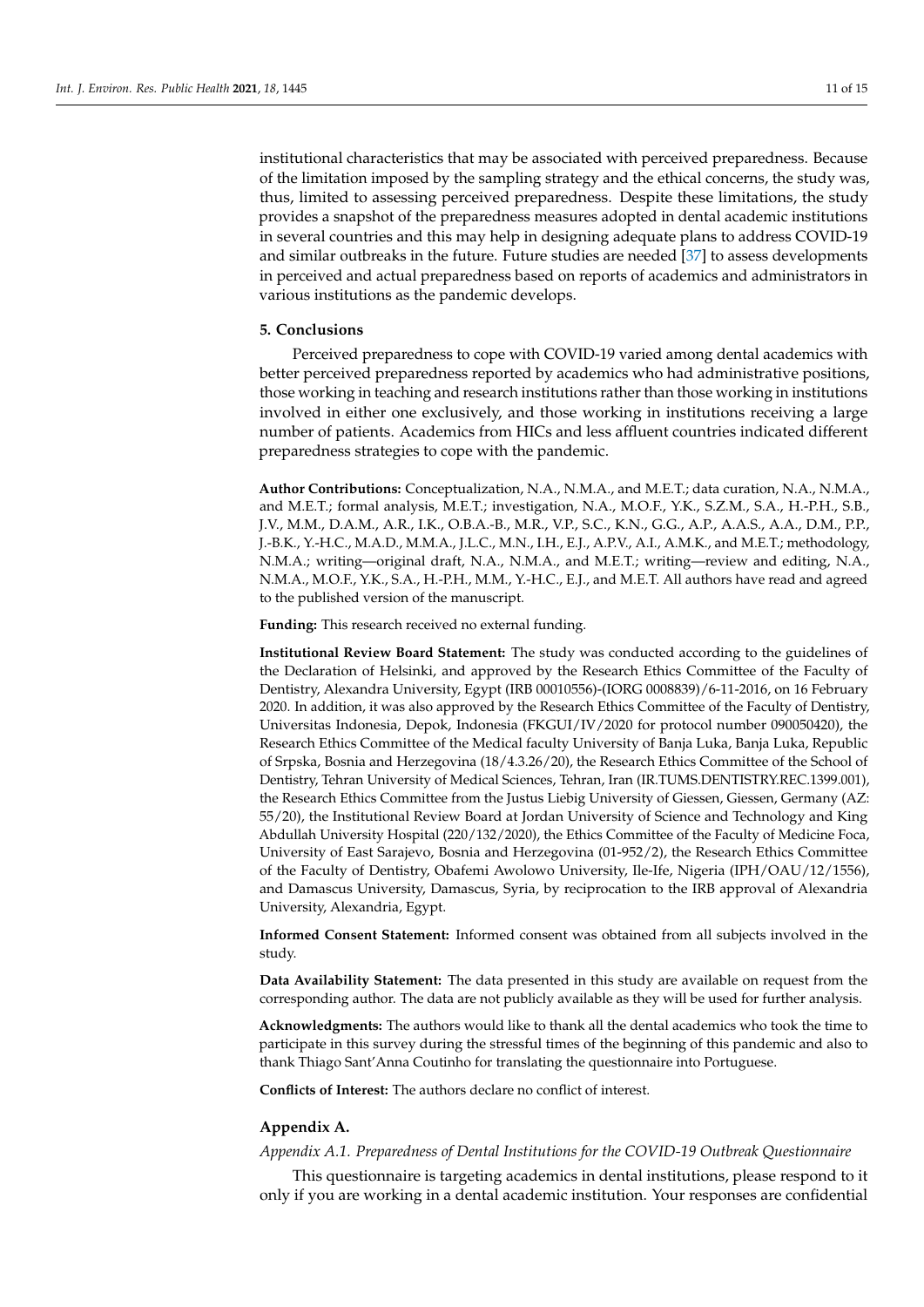and cannot be traced to you. They will not be shared with anyone and only the research team will have access to them.

- 1. Based on your own awareness/observation, which of the following did your institution implement to prepare for the COVID-19 outbreak? (Please select all that applies)
	- 1. Install triage to screen healthcare personnel (HCP), staff and patients for flu-like symptoms, respiratory distress or fever as daily routine before their work or entering the facility.
	- 2. Deny non-emergency or elective procedures to patients infected with/ suspected of COVID-19 infection.
	- 3. Enforce isolation of patients infected with/ suspected of COVID-19 infection in the waiting area.
	- 4. Ensure a spatial seating distance of at least 3 feet (1 meter) among patients in the waiting area.
	- 5. Post visual alerts/signs of instructions for hand and respiratory hygiene, and cough etiquette.
	- 6. Incorporate questions about new onset of respiratory symptoms into the medical history examination of patients.
	- 7. Change sick leave policies to be non-punitive, flexible, and consistent with public health guidance for individuals infected with/suspected of COVID-19 infection.
	- 8. Instruct patients to call before their appointment if they have respiratory symptoms so that staff can be prepared to care for them when they arrive.
	- 9. Encourage home isolation of suspected/ infected staff or those who have been travelling abroad.
	- 10. Dedicate personnel to treat only suspected or infected patients.
	- 11. Dedicate instruments to treat only suspected or infected patients.
	- 12. Dedicate dental units and areas in the operatory to treat only suspected or infected patients.
	- 13. Constitute COVID-19 outbreak preparedness and response committee.
	- 14. Temporarily postpone or cancel events, programs, and services.
	- 15. Develop an emergency communication plan to spread information about disease outbreak.
- 2. Which of the following is available at your institution for use to support infection prevention and control? (Please select all that applies)
	- 1. Antibacterial soap
	- 2. Alcohol-based hand disinfectants
	- 3. High volume saliva ejectors
	- 4. Rubber dam isolation kits
	- 5. Preoperative antimicrobial mouth rinses
	- 6. Extra oral X-rays instead of intraoral ones
	- 7. Surgical/medical masks
	- 8. Respirator N95 or FFP2 standard, or equivalent.
	- 9. Long-sleeved water-resistant gown
	- 10. Gloves
	- 11. Eye protection equipment (face shield or goggles)
	- 12. Head cap
	- 13. Boots or closed work shoes
	- 14. 4-handed dentistry support during procedures
- 3. Country
- 4. Average dental school size (both students and academics)
	- 1–200
		- 201–400
		- 401–600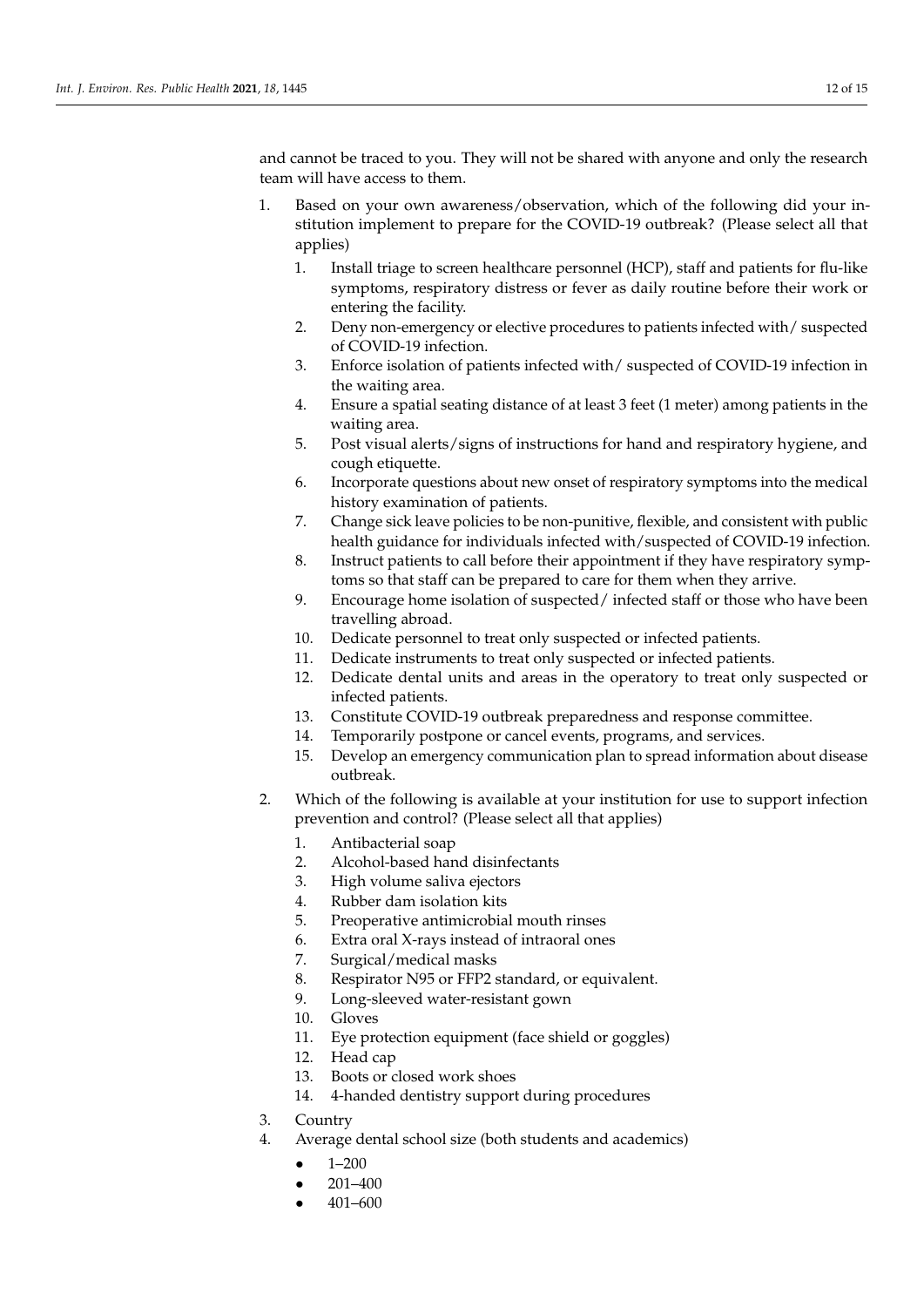- $\bullet$  >600
- 5. Programs provided by your institution
	- Undergraduate
	- Postgraduate
	- Both
- 6. Your institution focus is
	- Teaching
	- Research
	- Both
- 7. Your institution is mainly
	- Public/Governmental
	- Private
- 8. Number of patients who receive care in your institution daily
	- None
	- $\bullet$  1–50
	- $51-100$
	- $\bullet$  101–200
	- 201–300
	- $\bullet$  >300
- 9. Do you have any administrative roles?
	- Yes
	- No

# <span id="page-12-0"></span>*Appendix A.2. Countries Included in the Study (N = 1820)*

| Country                | <b>Number of Responses</b> | $\%$           |
|------------------------|----------------------------|----------------|
| Bosnia and Herzegovina | 57                         | 3.1            |
| Brazil                 | 77                         | 4.2            |
| Denmark                | 9                          | 0.5            |
| Egypt                  | 76                         | 4.2            |
| France                 | 35                         | 1.9            |
| Germany                | 165                        | 9.1            |
| India                  | 217                        | 11.9           |
| Indonesia              | 148                        | 8.1            |
| Iran                   | 274                        | 15.1           |
| Italy                  | 59                         | 3.2            |
| Japan                  | 58                         | 3.2            |
| Jordan                 | 71                         | 3.9            |
| Kenya                  | $\overline{4}$             | 0.2            |
| Korea                  | 20                         | 1.1            |
| Libya                  | 35                         | 1.9            |
| Myanmar                | 13                         | 0.7            |
| Nigeria                | 50                         | 2.7            |
| Norway                 | 7                          | 0.4            |
| Palestine              | 15                         | 0.8            |
| Peru                   | 14                         | 0.8            |
| Saudi Arabia           | 50                         | 2.7            |
| Serbia                 | 9                          | 0.5            |
| Syria                  | 3                          | 0.2            |
| Thailand               | 30                         | 1.6            |
| <b>UAE</b>             | 11                         | 0.6            |
| UK                     | 59                         | 3.2            |
| <b>USA</b>             | 218                        | 12             |
| Yemen                  | 36                         | $\overline{2}$ |
|                        |                            |                |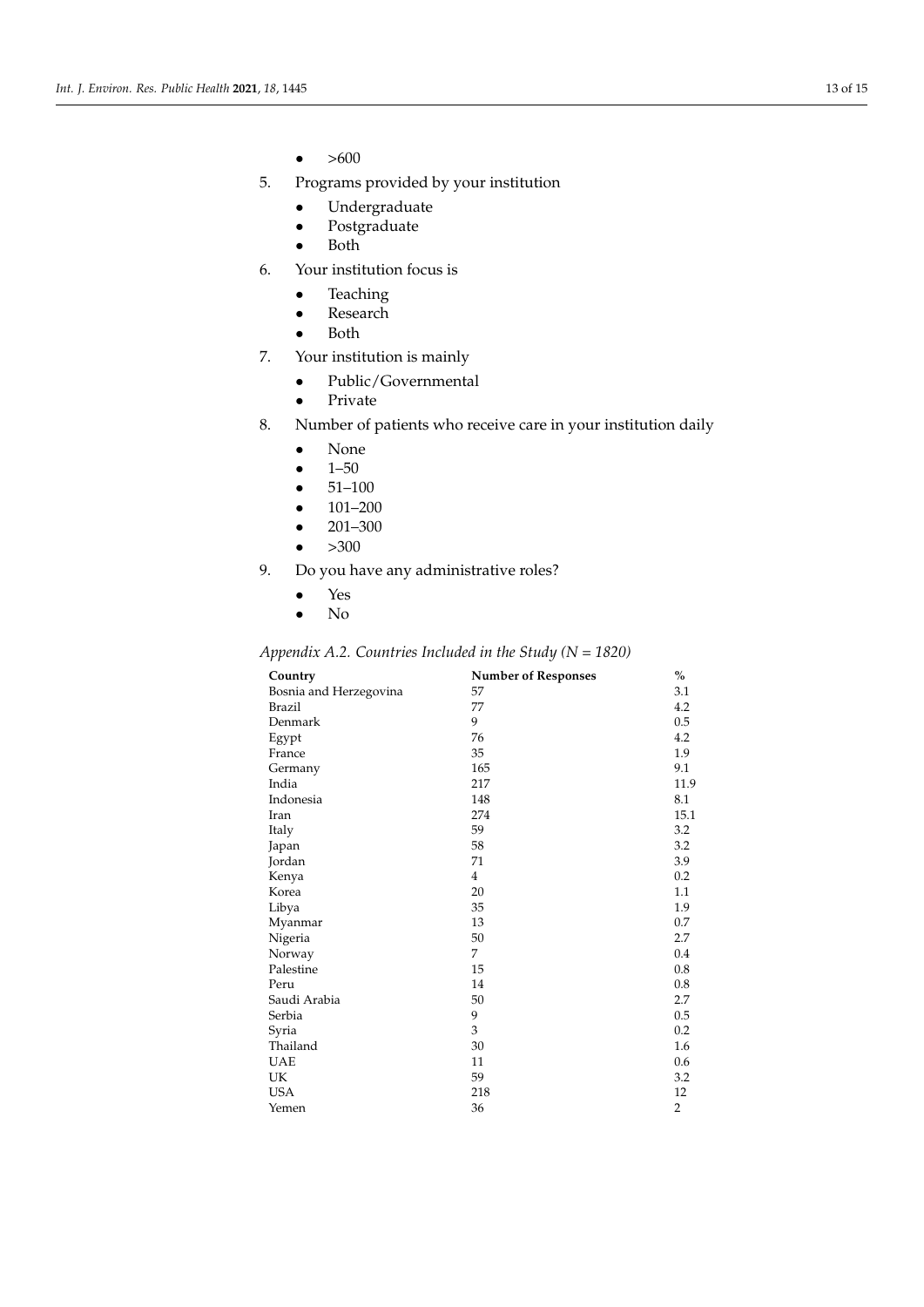## **References**

- <span id="page-13-0"></span>1. World Health Organization. Timeline of WHO's Response to COVID-19. Available online: [https://www.who.int/emergencies/](https://www.who.int/emergencies/diseases/novel-coronavirus-2019/interactive-timeline#!) [diseases/novel-coronavirus-2019/interactive-timeline#!](https://www.who.int/emergencies/diseases/novel-coronavirus-2019/interactive-timeline#!) (accessed on 24 September 2020).
- <span id="page-13-1"></span>2. World Health Organization. WHO Coronavirus Disease (COVID-19) Dashboard|WHO Coronavirus Disease (COVID-19) Dashboard. Available online: <https://covid19.who.int/> (accessed on 24 September 2020).
- <span id="page-13-2"></span>3. Sukumar, S.; Dracopoulos, S.A.; Martin, F.E. Dental education in the time of SARS-CoV-2. *Eur. J. Dent. Educ.* **2020**. [\[CrossRef\]](http://doi.org/10.1111/eje.12608) [\[PubMed\]](http://www.ncbi.nlm.nih.gov/pubmed/33015929)
- <span id="page-13-3"></span>4. Quinn, B.; Field, J.; Gorter, R.; Akota, I.; Manzanares, M.C.; Paganelli, C.; Davies, J.; Dixon, J.; Gabor, G.; Amaral Mendes, R.; et al. COVID-19: The immediate response of european academic dental institutions and future implications for dental education. *Eur. J. Dent. Educ.* **2020**, *24*, 811–814. [\[CrossRef\]](http://doi.org/10.1111/eje.12542) [\[PubMed\]](http://www.ncbi.nlm.nih.gov/pubmed/32394605)
- <span id="page-13-4"></span>5. Bennardo, F.; Buffone, C.; Fortunato, L.; Giudice, A. COVID-19 is a challenge for dental education—A commentary. *Eur. J. Dent. Educ.* **2020**, *24*, 822–824. [\[CrossRef\]](http://doi.org/10.1111/eje.12555) [\[PubMed\]](http://www.ncbi.nlm.nih.gov/pubmed/32542796)
- <span id="page-13-5"></span>6. Mahendran, K.; Yogarajah, S.; Herbert, C.; Nayee, S.; Ormond, M. COVID-19 and Postgraduate Dental Training—A commentary. *Eur. J. Dent. Educ.* **2020**. [\[CrossRef\]](http://doi.org/10.1111/eje.12600) [\[PubMed\]](http://www.ncbi.nlm.nih.gov/pubmed/32954610)
- <span id="page-13-6"></span>7. Deery, C. The COVID-19 pandemic: Implications for dental education. *Evid. Based. Dent.* **2020**, *21*, 46–47. [\[CrossRef\]](http://doi.org/10.1038/s41432-020-0089-3) [\[PubMed\]](http://www.ncbi.nlm.nih.gov/pubmed/32591653)
- 8. Liu, X.; Zhou, J.; Chen, L.; Yang, Y.; Tan, J. Impact of COVID-19 epidemic on live online dental continuing education. *Eur. J. Dent. Educ.* **2020**, *24*, 786–789. [\[CrossRef\]](http://doi.org/10.1111/eje.12569) [\[PubMed\]](http://www.ncbi.nlm.nih.gov/pubmed/32648989)
- <span id="page-13-7"></span>9. Wu, D.T.; Wu, K.Y.; Nguyen, T.T.; Tran, S.D. The impact of COVID-19 on dental education in North America—Where do we go next? *Eur. J. Dent. Educ.* **2020**, *24*, 825–827. [\[CrossRef\]](http://doi.org/10.1111/eje.12561) [\[PubMed\]](http://www.ncbi.nlm.nih.gov/pubmed/32654328)
- <span id="page-13-8"></span>10. Ammar, N.; Aly, N.M.; Folayan, M.O.; Khader, Y.; Virtanen, J.I.; Al-Batayneh, O.B.; Mohebbi, S.Z.; Attia, S.; Howaldt, H.-P.; Boettger, S.; et al. Behavior change due to COVID-19 among dental academics—The theory of planned behavior: Stresses, worries, training, and pandemic severity. *PLoS ONE* **2020**, *15*, e0239961. [\[CrossRef\]](http://doi.org/10.1371/journal.pone.0239961) [\[PubMed\]](http://www.ncbi.nlm.nih.gov/pubmed/32991611)
- <span id="page-13-9"></span>11. Ammar, N.; Aly, N.M.; Folayan, M.O.; Mohebbi, S.Z.; Attia, S.; Howaldt, H.P.; Boettger, S.; Khader, Y.; Maharani, D.A.; Rahardjo, A.; et al. Knowledge of dental academics about the COVID-19 pandemic: A multi-country online survey. *BMC Med. Educ.* **2020**, *20*, 1–12. [\[CrossRef\]](http://doi.org/10.1186/s12909-020-02308-w) [\[PubMed\]](http://www.ncbi.nlm.nih.gov/pubmed/33138810)
- <span id="page-13-10"></span>12. The United Nations Office for the Coordination of Humanitarian Affairs (OCHA). What is Preparedness? HumanitarianResponse. Available online: <https://www.humanitarianresponse.info/en/coordination/preparedness/what-preparedness> (accessed on 9 November 2020).
- <span id="page-13-11"></span>13. Commission on Dental Accreditation—American Dental Association Accredited Dental Programs. Available online: [https:](https://www.ada.org/en/coda/find-a-program/search-dental-programs#t=us&sort=%40codastatecitysortascending) [//www.ada.org/en/coda/find-a-program/search-dental-programs#t=us&sort=%40codastatecitysortascending](https://www.ada.org/en/coda/find-a-program/search-dental-programs#t=us&sort=%40codastatecitysortascending) (accessed on 24 September 2020).
- <span id="page-13-12"></span>14. ADEE—Association for Dental Education in Europe ADEE—Association for Dental Education in Europe—Members Directory. Available online: <https://adee.org/about-us/members-directory> (accessed on 30 September 2020).
- <span id="page-13-13"></span>15. Select Statistical Services Population Proportion—Sample Size—Select Statistical Consultants. Available online: [https://select](https://select-statistics.co.uk/calculators/sample-size-calculator-population-proportion/)[statistics.co.uk/calculators/sample-size-calculator-population-proportion/](https://select-statistics.co.uk/calculators/sample-size-calculator-population-proportion/) (accessed on 24 September 2020).
- <span id="page-13-14"></span>16. AI-Therapy Statistics AI-Therapy|Statistics for Psychologists|Sample Size Calculator. Available online: [https://www.ai-therapy.](https://www.ai-therapy.com/psychology-statistics/sample-size-calculator) [com/psychology-statistics/sample-size-calculator](https://www.ai-therapy.com/psychology-statistics/sample-size-calculator) (accessed on 9 November 2020).
- <span id="page-13-15"></span>17. Centers for Disease Control and Prevention Interim Infection Prevention and Control Recommendations for Healthcare Personnel During the Coronavirus Disease 2019 (COVID-19) Pandemic. Available online: <https://www.cdc.gov/niosh/docs/2018-130/> (accessed on 24 September 2020).
- 18. World Health Organization. Rational use of Personal Protective Equipment for Coronavirus Disease 2019 (COVID-19). Available online: <https://www.who.int/csr/resources/publications/putontakeoff> (accessed on 24 September 2020).
- <span id="page-13-16"></span>19. Meng, L.; Hua, F.; Bian, Z. Coronavirus Disease 2019 (COVID-19): Emerging and Future Challenges for Dental and Oral Medicine. *J. Dent. Res.* **2020**, *99*, 481–487. [\[CrossRef\]](http://doi.org/10.1177/0022034520914246) [\[PubMed\]](http://www.ncbi.nlm.nih.gov/pubmed/32162995)
- <span id="page-13-17"></span>20. Centers for Disease Control and Prevention Hierarchy of Controls|NIOSH|CDC. Available online: [https://www.cdc.gov/niosh/](https://www.cdc.gov/niosh/topics/hierarchy/default.html) [topics/hierarchy/default.html](https://www.cdc.gov/niosh/topics/hierarchy/default.html) (accessed on 20 January 2021).
- <span id="page-13-18"></span>21. Yusoff, M.S.B. ABC of Content Validation and Content Validity Index Calculation. *Educ. Med. J.* **2019**, *11*. [\[CrossRef\]](http://doi.org/10.21315/eimj2019.11.2.6)
- <span id="page-13-19"></span>22. Bartlett, M.S. A note of the multiplying factors for various chi square approximations. *J. R. Stat. Soc. Ser. B* **1954**, *16*, 296–298.
- <span id="page-13-20"></span>23. Abdi, H.; Williams, L.J. Principal component analysis. *Wiley Interdiscip. Rev. Comput. Stat.* **2010**, *2*, 433–459. [\[CrossRef\]](http://doi.org/10.1002/wics.101)
- <span id="page-13-21"></span>24. World Bank Data Team. New Country Classifications by Income Level. Available online: [https://blogs.worldbank.org/opendata/](https://blogs.worldbank.org/opendata/new-country-classifications-income-level-2019-2020) [new-country-classifications-income-level-2019-2020](https://blogs.worldbank.org/opendata/new-country-classifications-income-level-2019-2020) (accessed on 24 September 2020).
- <span id="page-13-22"></span>25. Houghton, C.; Meskell, P.; Delaney, H.; Smalle, M.; Glenton, C.; Booth, A.; Chan, X.H.S.; Devane, D.; Biesty, L.M. Barriers and facilitators to healthcare workers' adherence with infection prevention and control (IPC) guidelines for respiratory infectious diseases: A rapid qualitative evidence synthesis. *Cochrane Database Syst. Rev.* **2020**, *4*, 1–55. [\[CrossRef\]](http://doi.org/10.1002/14651858.CD013582)
- <span id="page-13-23"></span>26. National Health Service (NHS) England; National Health Service Improvement. *Guidance and Standard Operating Procedures: General Practice in the Context of Coronavirus (COVID-19)*; NHS England and NHS Improvement: London, UK, 2020; Volume 3.
- <span id="page-13-24"></span>27. American Dental Education Association (ADEA). A Pandemic Resource Guide for Dental Education. Available online: [https:](https://www.adea.org/COVID19-Update/Pandemic_Guide/) [//www.adea.org/COVID19-Update/Pandemic\\_Guide/](https://www.adea.org/COVID19-Update/Pandemic_Guide/) (accessed on 9 November 2020).